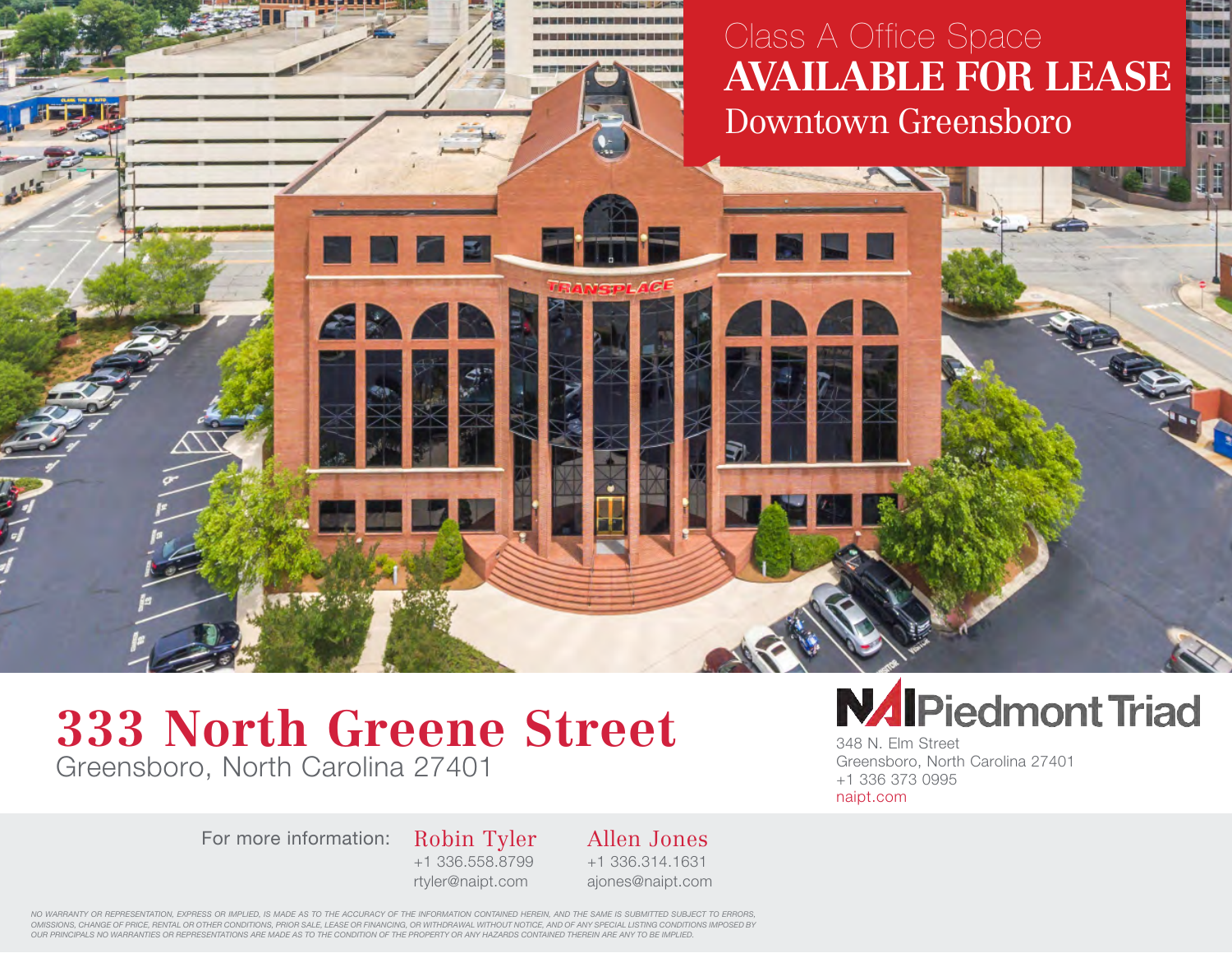## r Lease<br>22 Nillemana Str **EVALUATE:** DU Croopshore, NC 27401 AVAILABLE FOR SALES FOR SALES FOR SALES FOR SALES FOR SALES FOR SALES FOR SALES FOR SALES FOR SALES FOR SALES FOR SALES FOR SALES FOR SALES FOR SALES FOR SALES FOR SALES FOR SALES FOR SALES FOR SALES FOR SALES FOR SALES FO For Lease 333 N. Greene Street Greensboro, NC 27401

- Prestigious Class A Office Space located in Downtown Greensboro with on-site parking
- Close proximity to the Guilford County Courthouse, Lebauer Park, the future Tanger Center for the Performing Arts, First National Bank Field (Home of the Greensboro Grasshoppers) and many of Greensboro's premiere restaurants
- Building co-tenants include Northwestern Mutual, Transplace, Banyan Consulting and Oldcastle
- **Space A:**  $\pm 1,095$  SF
- Lease Rate: \$24.00/SF Full Service









348 N. Elm Street Greensboro, North Carolina 27401 +1 336 373 0995 naipt.com